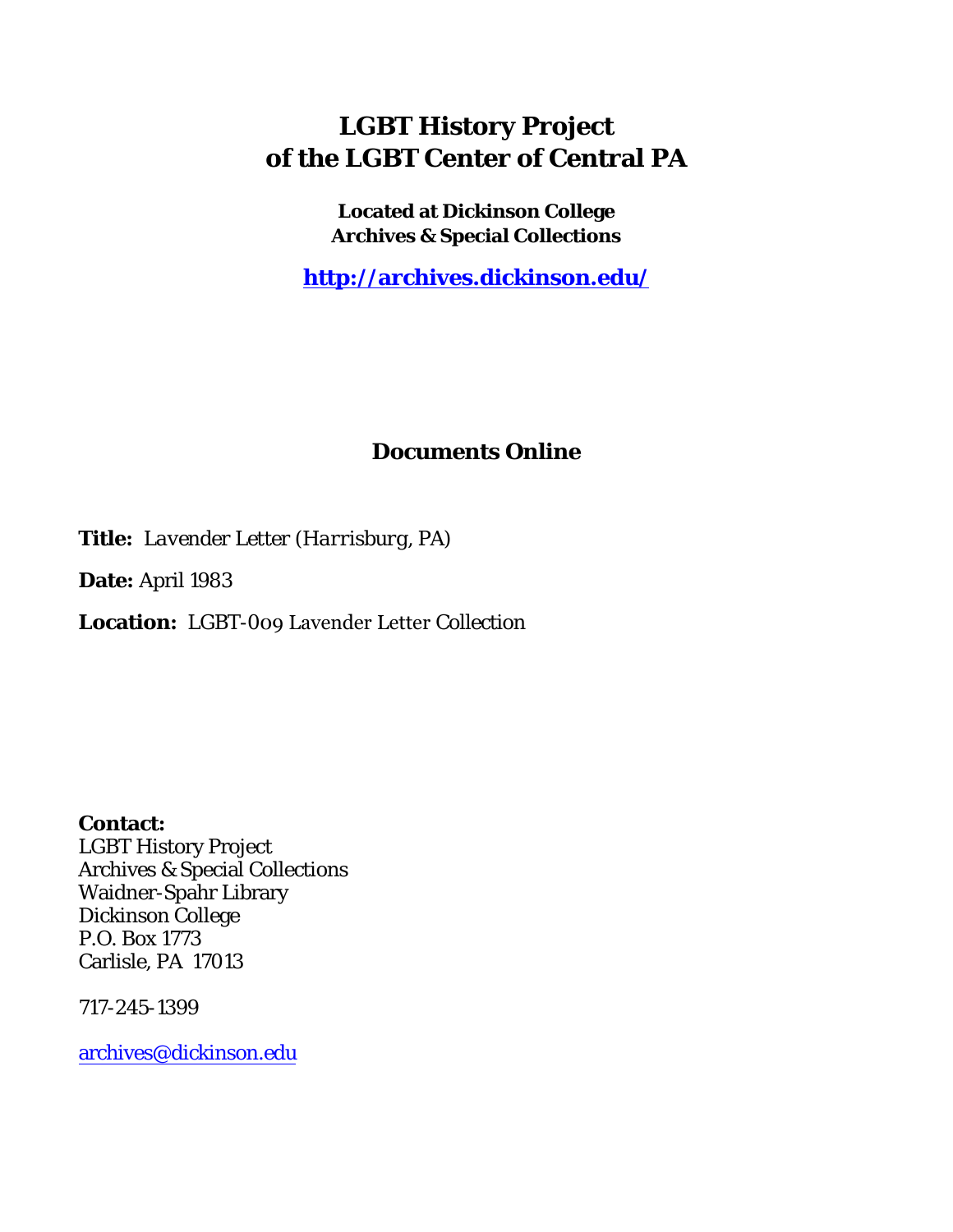## Lavender Letter VOL. 1, NO.1 APRIL,<br>A CALANDAR OF EVENT

VOL. 1, NO.1 <sup>&</sup>lt; APRIL, 1983

A CALANDAR OF EVENTS FOR, BY AND ABOUT LESBIAN WOMEN, IN THE CENTRAL PENNSYLVANIA AREA.

SUNDAY, APRIL 10- 2pm-2am... Concert of many and FRIDAY, APRIL 1-10pm... Wind and Wood performing varied bands. The BATTLE of the BANDS features: at the Midtown Tavern, <sup>1101</sup> N.2nd St.,Harrisbg. Ria and Friends,Lynn Cook and Company, Jan and the Rocket Jets and Fanny King.The Port in Balti-SATURDAY, APRIL 2-9pm~1am...Debie Gaber performmore, Md., by the Market oh Broadway St. For ing at Caruso's, 310 Chestnut Street,Harrisburg. more,information call 301-276-5336. MONDAY, APRIL 4- 7:30pm..TRI-County Women's Pool SUNDAY, APRIL 10- 8pm...Robin Flower is giving a concert in the Knott Auditorium at Notre Dame LEAGUE. Cumberland Tavern at Bucky's Hotel(formconcert in the Knott Auditorium at Notre Dame . College, in Baltimore. Contact Pat Xavier.301erly Enola Hotel). Marysville Inn at Third Street Landing. College, in Baltimore. Contact Pat Xavier, 301-<br>889-1223. Dauphin Hotel at Bridgeside Tavern. Paradise(Mechanicsburg) at Riverside Pub WEDNESDAY, APRIL 13-7:30pm...Troy Perry, founder (two miles before Marysville). of MCC visites Harrisburg to talk about and show' parts of his new T.V. doucumentary, GOD, GAYS, and TUESDAY, APRIL 5...Miller Night at the p-Gem the GOSPEL, which will be shown on National T.V. club on Front Street. Mixed, male-female. Friends Meeting House, 6th and Herr, (donation) WEDNESDAY, APRIL'6...Open try-outs for the Adapoise Queens. 7pm, John Harris High School, THURSDAY, APRIL 14...Holly Near and Ronnie Gilbert will be at a gathering for Cultural 'THURSDAY, APRIL77, 7pm...Lancaster Gay RapGroup Work Inc., Philidelphia Art Allience, 251SS. male-female, meets at the Unitarian Centerof Lan-18th Street. \$15. in advance.\$20. at the door. caster. /' For more info call 563-7110 or 235-0567. APRIL 15, Holly Near concert(on back). FRIDAY, APRIL 8-1Opm and 12pm... Wind and Wood FRIDAY, APRIL 15- 7to 10pm...LISTENING PARTY. performing in two shows, at Jenny's in York. ? see April 8 ) PSSU Building, 1037 Maclay St. There will be a \$2. cover charge. You're sure Por More info call 233-4004. to have a good time! FRIDAY, APRIL 15- 7:30pm...Gospel Concert. FRIDAY, APRIL 8- 7:30pm...LISTENING PARTY. For Doloris Berry, Mid-Atlantic District Coordinator those of you who love good women's music, this MCC and others will perform in a gospel concert. your golden chance! Ladyslipper is holding a Come heat this wonderful woman! YWCA on Market Listening party featuring The Sounds of Women's St. Harrisburg, (donation) Music, to listen, browse or buy. <sup>2590</sup> Ponderosa Dr. FRIDAY APRIL<sup>'</sup>15<sup>0</sup>Spm.Free film at H.A.C.C., LETTER For more info call 397-4123. Lancaster, Pa. FROM an UNKNOWN WOMAN, (1948-Max OPHIs) FRIDAY, APRIL 8- 9:30pm,..Wind and Wood perfor-Rose-Herman"Lehmen Arts <sup>C</sup>enter. ming at J.R.<sup>n</sup>s, 3914 N.6th st., Harrisburg. SATURDAY, APRIL 16- 7pm...Lancaster Pot Luck, Get together for dinner and friendly conversation SATURDAY, APRIL 9- 9:30 pm...Wind and Wood per-Call Lancaster Switchboard, #397-0691 . forming at J.R.'s, SUNDAY. APRIL 17- 10;30am Women Center Feminist<br>Brunch.Bring fruit, and conversat-SUNDAY, APRIL 10- 9pm...Wind and Wood performing at Zee's Eatery, Cedar CliffMall, Camp Hill. ion. Mixed group.Call Women's.'Center for this  $month's$  address.  $#233-1004.$ We plan on sending L.L. out on a monthly basis. If you wouldcare torreceive your copy in the mail, please fill out this form and send it to the address below.  $NAME$ **ADRESS** PHONE (optional)

MAIL TO P.O. BOX 1527, Harrisburg, Pa. 17105